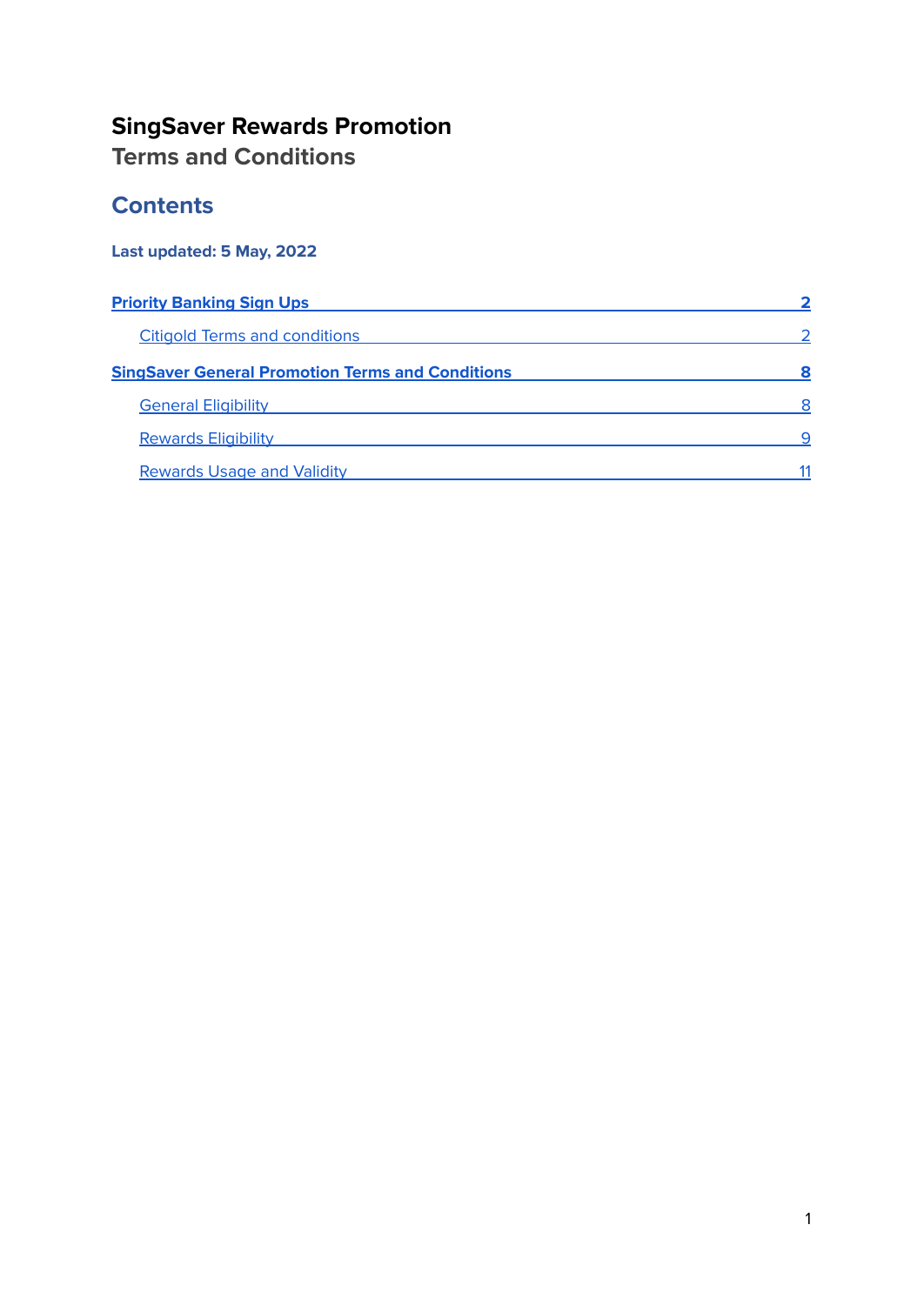# **Priority Banking Sign Ups**

#### <span id="page-1-1"></span><span id="page-1-0"></span>**Citigold Terms and conditions**

- 1. This promotion ("Promotion") is organised by SingSaver Pte Ltd ("SingSaver") and is open to all residents in Singapore. Residents of Singapore include Singaporeans, Permanent Residents and foreigners holding Employment Pass, S Pass and work permit. SingSaver reserves all right to reject any rewards redemption submissions if the users are not residents of Singapore or are a United States ("U.S.") Citizen, U.S. Resident, or U.S. Green Card holder. A person is a "U.S. Resident" if he is present in the U.S. for more than 31 days in the current calendar year, and for an average of at least 183 days over the current calendar year and the preceding calendar years.
- 2. The promotion period ("Promotion Period") is between **9 - 31 May 2022**, both days inclusive, unless otherwise stated.

This Programme is only valid in conjunction with the Citi New-to-Bank Promotion. The definitions in the Citi [New-to-Bank](https://www.citibank.com.sg/global_docs/pdf/CG-wc-promo2.pdf) Promotion Terms and Conditions are applicable in this promotion.

This promotion is not valid in conjunction with any other promotion apart from the above-mentioned Citi New-to-Bank Promotion

- 3. All applications received after the specified Promotion Period, or submitted through any means other than specified below, will not be eligible for the Promotion. Any correspondence on missing and/or delayed submissions shall not be entertained.
- 4. By participating in this Promotion, each participant agrees to be bound by these Terms and Conditions. SingSaver reserves the right to amend the Terms and Conditions of the Promotion at any time, without prior notice.
- 5. To be eligible for the Promotion ("Eligible Participants"), the participant must:
	- i. Submit an application to start a new Citigold banking relationship on the promotion website www.singsaver.com.sg ("Promotion Page") during the Promotion Period.
	- ii. "New to Bank" refers to a Citi Customer who fulfills the following criteria:
		- a. is not a U.S. Person;
		- b. is at least the age of 18 during the Enrolment Month;
		- c. does not have a primary Banking Account or primary relationship in each of the last thirteen (13) calendar months before the Enrolment Month;
		- d. does not have any AUM in each of the last thirteen (13) calendar months before the Enrolment Month; and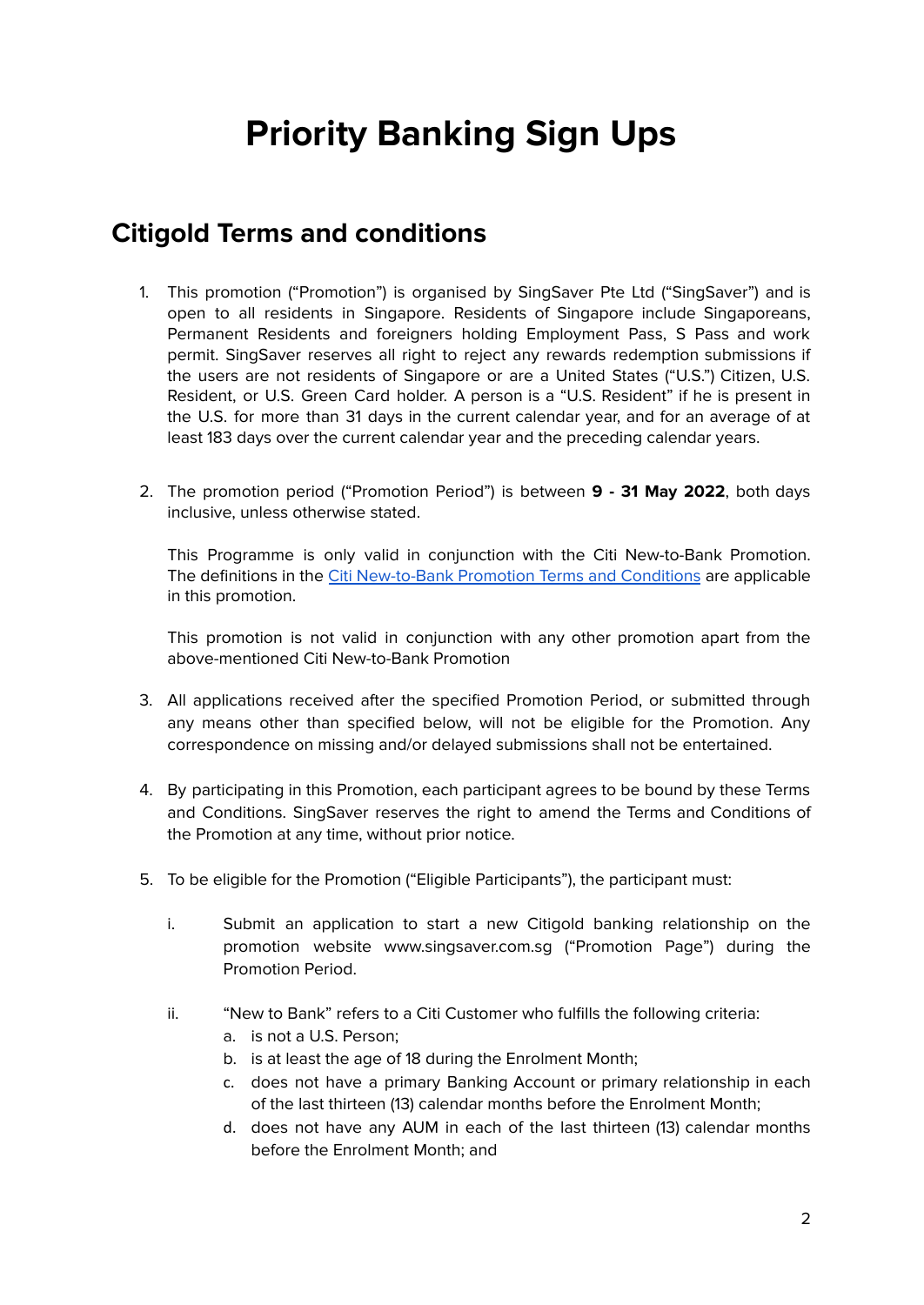- e. opens a primary sole Banking Account or a primary joint Banking Account with a person who does not have any Banking Account/ relationship with Citi.
- iii. Have their Bank Account successfully opened and approved by Citibank in accordance with the Citi New-to-Bank Promotion Terms and Conditions, such approval being final and unconditional.
	- a. The application must be submitted by **31 May 2022; and**
	- b. The Eligible Bank Account must be opened **within one month from application.**
- iv. **Deposit a minimum sum** of S\$250,000 ("Assets Under Management"), comprising of fresh funds, into the Eligible Bank Account within 3 months of account opening, including the month of account opening (refer to Table 1) where "fresh funds" means funds that do not originate from any existing account with Citibank. At point of reward fulfillment per clause 9 below, participant has to be a Citigold customer with minimum AUM of S\$250,000.

"Assets Under Management" refers to the combined balances held in a customer's primary accounts including Citibank checking and savings account, time deposits and investments. Funds credited into cash management accounts will not count towards Assets Under Management.

| <b>Month of Account Opening</b> | Deposit min. S\$250,000 AUM in fresh<br>funds |
|---------------------------------|-----------------------------------------------|
| Apr 2022                        | By 30 Jun 2022                                |
| May 2022                        | By 31 Jul 2022                                |

Table 1

Internal transactions that will contribute to a decrease in Assets Under Management (AUM) include but are not limited to:

- a. transfer of funds from a Customer's primary account to a Customer's secondary account;
- b. payment of a Citi credit card bill or loan facility using funds in a Customer's primary account; and
- c. transfer of funds from a Customer's primary account to a cash management account
- v. Eligible Bank Account must be validly existing (i.e. must not be suspended, cancelled or terminated), in good standing, and conducted in a proper and satisfactory manner at all times, **as determined by Citibank in its sole and absolute discretion.**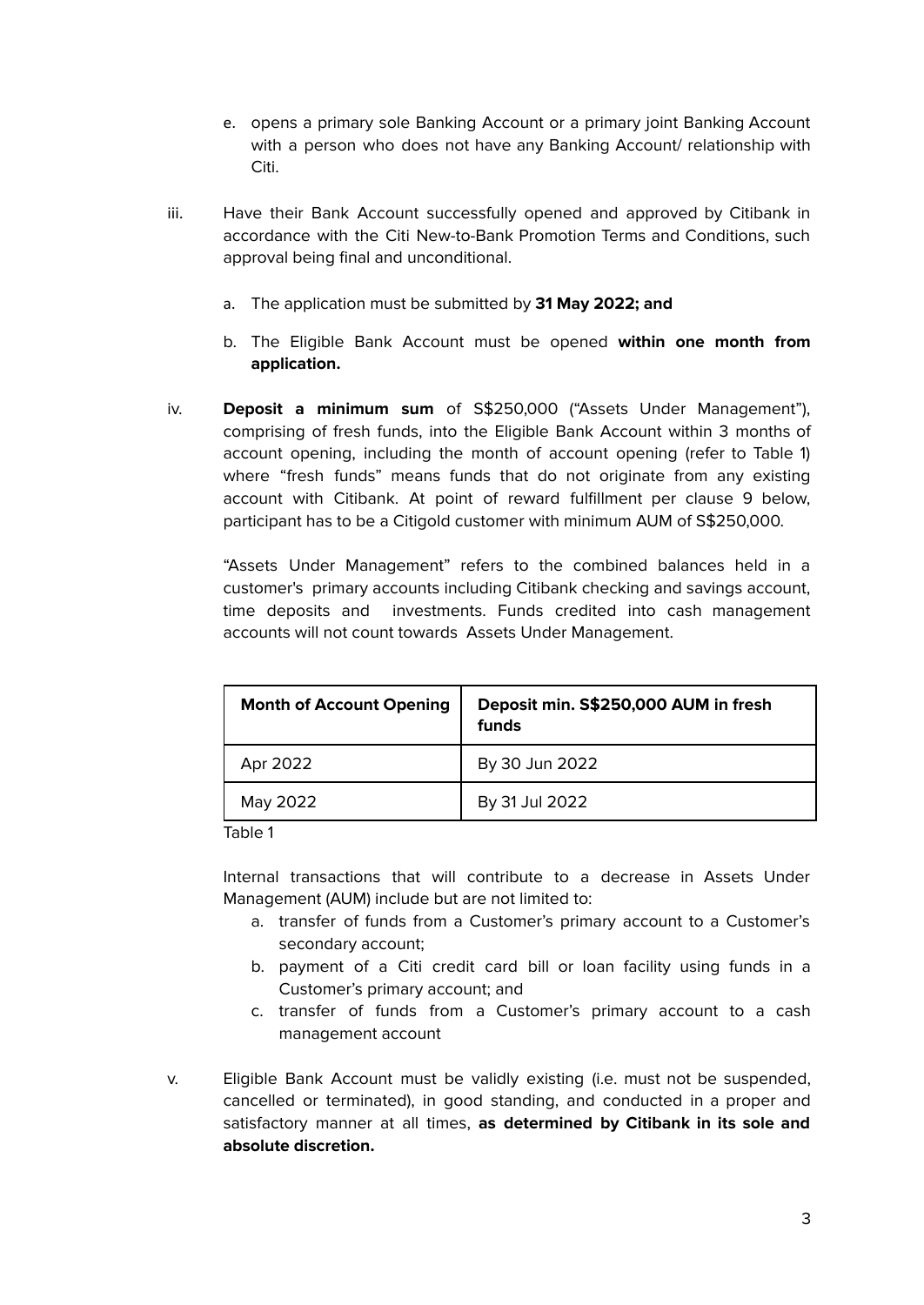- vi. Complete the Rewards Redemption Form sent to their registered email address within the first 14 days of bank account application.
	- a. Rewards Redemption Forms are unique to each individual application.

If the participant does not receive the Rewards Redemption Form immediately after submitting their application, please contact [info@singsaver.com.sg](mailto:info@singsaver.com.sg) for assistance. Participants found sharing the Rewards Redemption Form may be disqualified from receiving the rewards.

- b. Participants who do not fully complete the rewards redemption form will not be eligible for the rewards.
- 6. An Eligible Participant who has fulfilled all the conditions in Clause 5 will be eligible to receive the Reward set out in Table 2. Reward selection will be made on the Singsaver Rewards Redemption Form. Once submitted, the selection cannot be changed.

| <b>Bank</b>                      | <b>Eligibility</b>                                               | Reward <sup>^</sup>                                                |
|----------------------------------|------------------------------------------------------------------|--------------------------------------------------------------------|
| Citibank<br>Singapore<br>Limited | Start a new Citigold<br>banking relationship<br>and deposit min. | From 9 - 31 May 2022<br>(Both Days Inclusive)                      |
| ("Citibank")                     | S\$250,000 AUM in                                                | Microsoft Surface Go 3 (worth \$848)*^                             |
|                                  | fresh funds within 3<br>months of account                        | <b>OR</b>                                                          |
|                                  | opening                                                          |                                                                    |
|                                  |                                                                  | Apple iPad Air (5th Generation) 10.9"<br>WiFi 64GB (worth \$879)*^ |

Table 2

\*Colour subjected to availability.

^Selection will be made on the Rewards Redemption Form. Once submitted, the selection cannot be changed.

- 7. An eligible customer who has fulfilled all the conditions in Clause 5 (above) will be eligible to receive the Reward set out in Table 2 above, and will receive a Rewards Notification from SingSaver confirming the redemption details for the Reward within **four (4) calendar months**, after depositing a minimum of \$250,000 AUM in fresh funds by the date stated in Table 1
- 8. SingSaver will send a SingSaver Rewards Redemption Form upon receiving the application under Clause 5(i). The SingSaver Rewards Redemption Form will be sent to the email address submitted to SingSaver under Clause 5(i).
	- a. SingSaver Rewards Redemption Forms are unique to each individual application. If the participant does not receive the SingSaver Rewards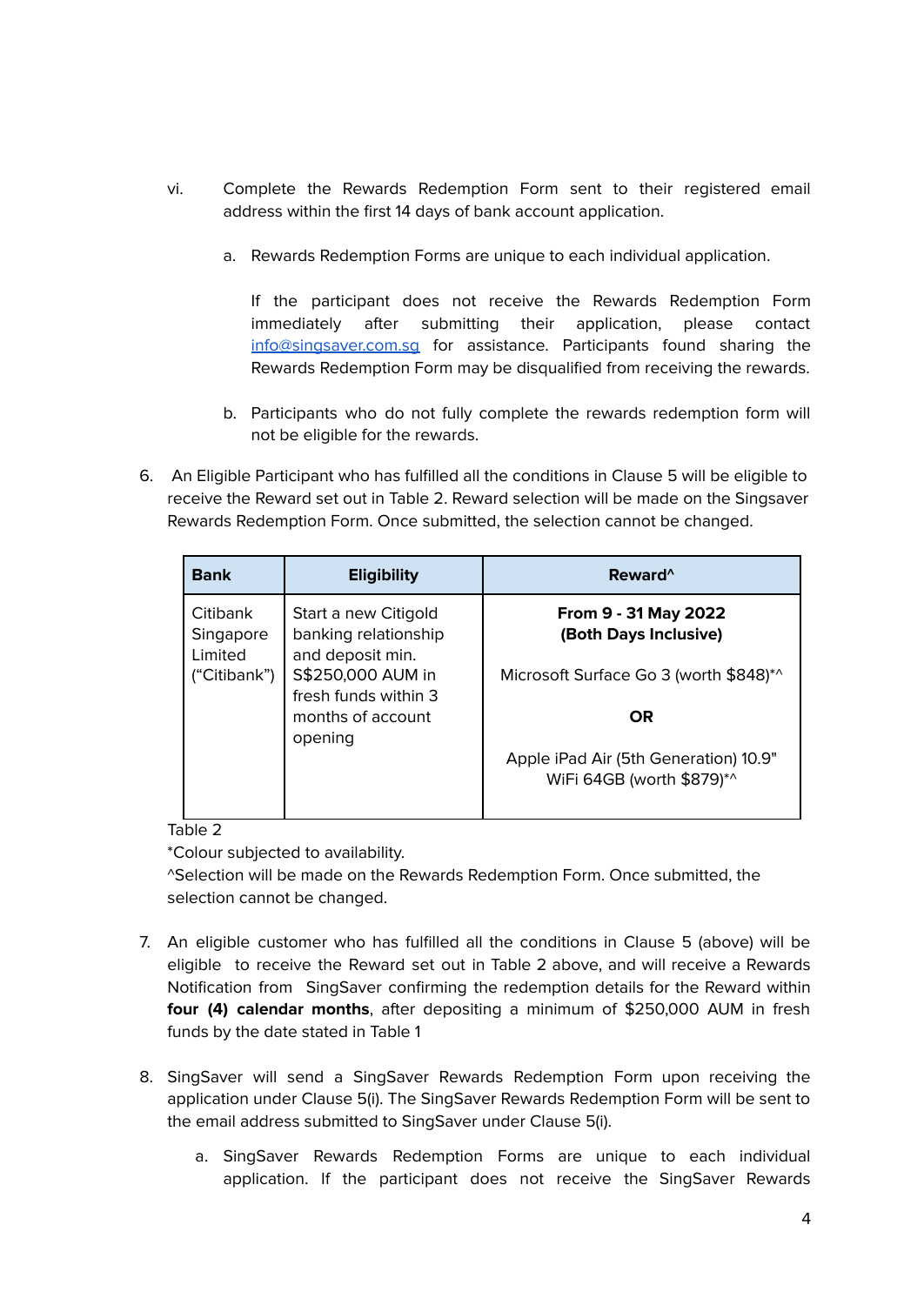Redemption Form immediately after submitting their application, please contact info@singsaver.com.sg for assistance.

- b. Participants who did not submit the SingSaver Rewards Redemption Form that is unique to their application may not be eligible for the rewards.
- c. Participants who do not fully complete the SingSaver Rewards Redemption Form will not be eligible for the rewards.
- d. All SingSaver Reward Redemption Forms received after 14 days of bank account application or submitted through any means other than specified above in Clause 5(i), will not be eligible for the Promotion. Any correspondence on missing and/or delayed submissions shall not be reviewed or responded to by SingSaver.
- 9. Eligible Participants will be notified of reward redemption details via email from SingSaver ("Rewards Notification Email"). The Rewards Notification Email will be sent to the participant's email address provided in the SingSaver Rewards Redemption Form within four (4) calendar months after promotion criteria is met (refer to Table 3 for date by which AUM is to be funded) or the date of completion of the Rewards Redemption Form, whichever is later.

| Month of<br><b>Account Opening</b> | Deposit min. \$250,000<br><b>AUM in fresh funds</b> | <b>Notification of reward</b><br>redemption details from<br><b>Singaver (for eligible</b><br>customers who have met<br>promo criteria) |
|------------------------------------|-----------------------------------------------------|----------------------------------------------------------------------------------------------------------------------------------------|
| Apr 2022                           | By 30 Jun 2022                                      | By 31 Oct 2022                                                                                                                         |
| May 2022                           | By 31 Jul 2022                                      | By 30 Nov 2022                                                                                                                         |

Table 3

- a. Eligible Participants are encouraged to check spam/junk folders for the Rewards Notification Email. Rewards that are not claimed past the collection period stipulated on the Rewards Notification Email will be forfeited.
- b. If the Eligible Participant fails to receive a Rewards Notification Email from SingSaver within four (4) calendar months, the Eligible Participant should send an email to info@singsaver.com.sg for assistance.
- 10. SingSaver reserves the final right to change the Reward given. In the case of delays in the delivery of the Reward, SingSaver will notify the recipients and make the necessary arrangements to deliver the Reward.
- 11. SingSaver reserves the right to reject any Reward redemption if the Citigold Bank Account application is found to be made via other channels, or completed outside of the Promotion Period, and/or fraudulent, against the spirit of the promotion, or non-compliant with the Promotion Terms and Conditions. In the event of disputes,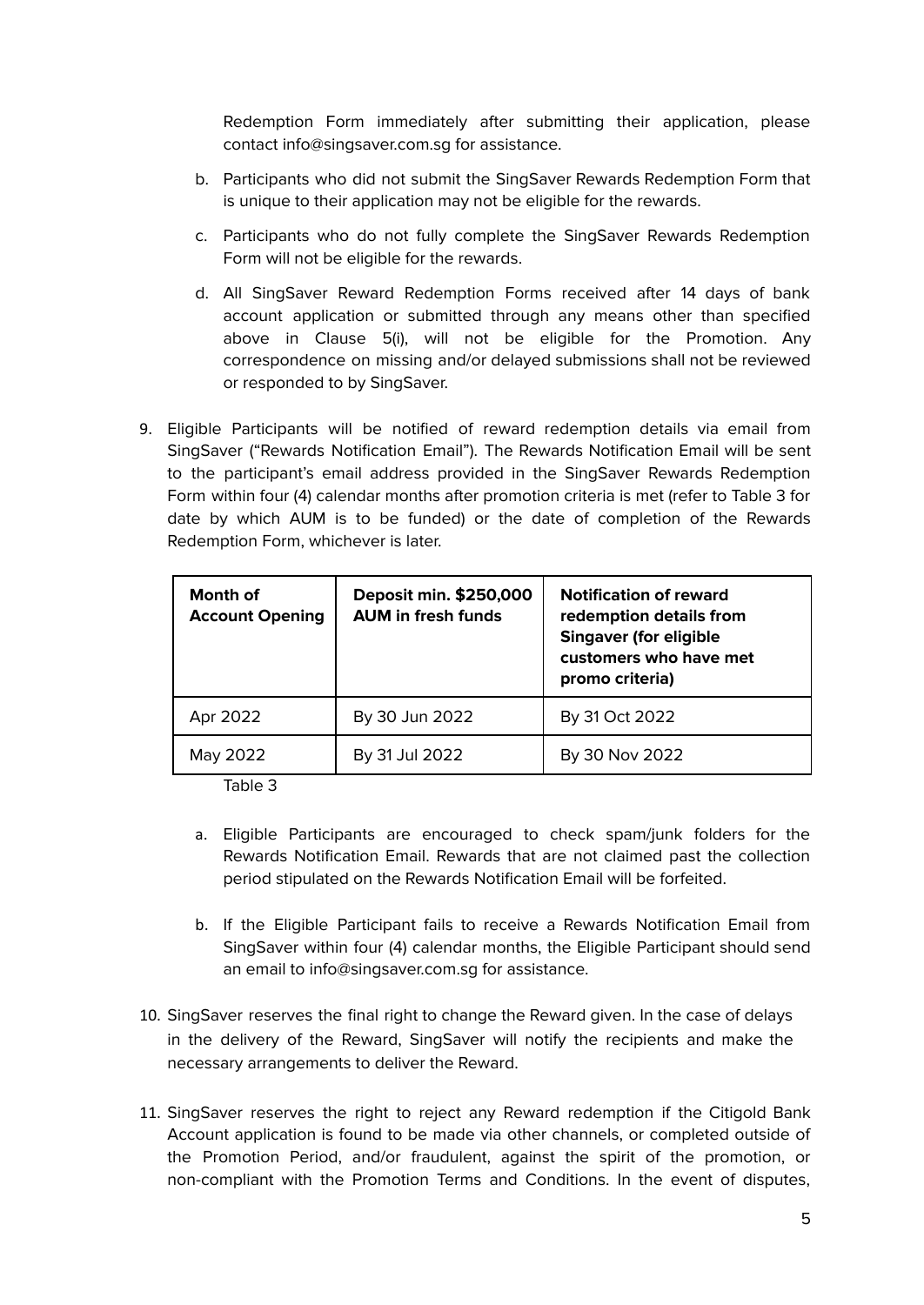SingSaver's decision shall be final.

- 12. SingSaver reserves the right to (at its own discretion) disqualify any Eligible Participant and withhold or confiscate in full or part, any SingSaver rewards if the Eligible Participant is found to be, or reasonably suspected of participating in any form of fraudulent practices (including but not limited to false identities, doctoring images, wilful spamming or manipulation of any SingSaver's processes, or website).
- 13. Where SingSaver suspects a participant is participating in any form of unlawful activity or fraud, SingSaver reserves the right to report such activity or suspicions to the police or relevant authorities.
- 14. Approval of any Citigold Bank Account and/or product is subject to the Citibank's sole discretion at all times. SingSaver does not guarantee the approval of any bank account and/or product.
- 15. By applying for a Citigold Bank Account as part of this Promotion, an Eligible Participant agrees and consents to:
	- a. SingSaver sending the information in the Rewards Redemption Form to SingSaver's promotion partners to facilitate his/her application for the Citigold Bank Account;
	- b. Citibank disclosing to SingSaver information relating to his/her application for a Citigold Bank Account in connection with the Promotion; and
	- c. SingSaver sending relevant information in the Rewards Redemption Form to SingSaver's promotion partners to facilitate his/her redemption of the Reward
- 16. SingSaver may modify, vary, add, delete, or otherwise revise any of the terms and conditions governing the Promotion at any time at their sole and absolute discretion, without prior notice or reason.
- 17. Unless otherwise stated, this Promotion is not valid with other offers, discounts, rebates, vouchers, privileges or promotions.
- 18. By agreeing to the terms and conditions of this Promotion, you agree to receive communications from SingSaver via email and/or verified mobile number, including but not limited to SMS and calls, in accordance with SingSaver's Privacy Policy.
- 19. The SingSaver General [Promotion](#page-7-0) Terms and Conditions also apply to this Promotion.
- 20. By agreeing to the terms and conditions of this Promotion, you also agree to the Terms and Conditions of use of SingSaver.
- 21. SingSaver strives to keep our information accurate and up to date however it may sometimes differ from the information on the financial institution, service provider or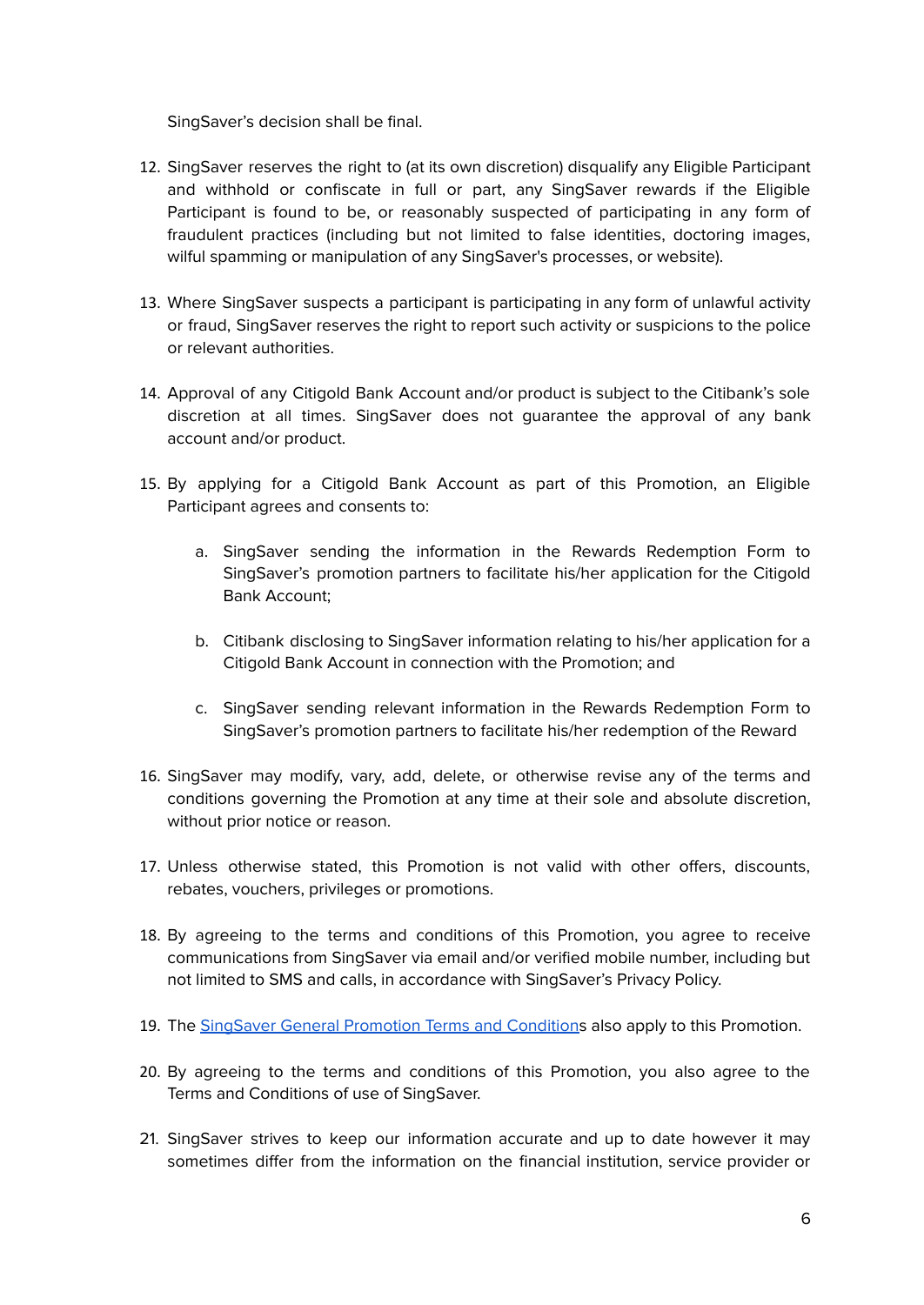specific product's site. Eligible Participants should refer to the bank's website for the most updated rates/fees/T&Cs etc on the respective product.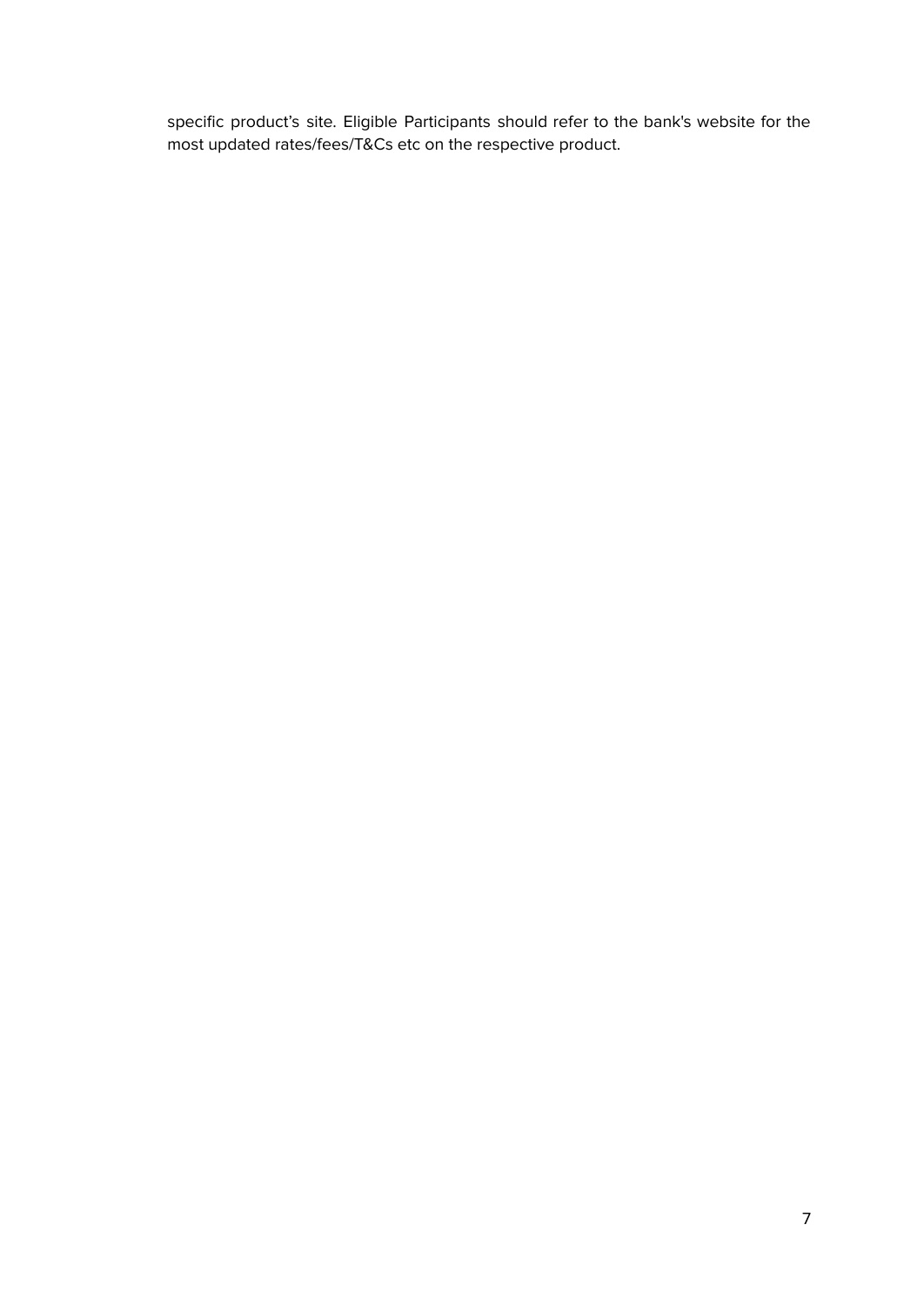## **SingSaver General Promotion Terms and Conditions**

### <span id="page-7-1"></span><span id="page-7-0"></span>**General Eligibility**

- 1. Each participant ("Participant") in any promotion by SingSaver Pte Ltd ("SingSaver") agrees to be bound by its terms and conditions, including SingSaver Terms and Conditions, and all related promotion terms and conditions.
- 2. Participants acknowledge and agree that approvals on applications for all financial products (including but not limited to credit cards, insurance, and loans) are made at each product issuer's discretion. Their decisions are final and SingSaver does not guarantee the approval of any financial product, including but not limited to Credit Cards products.
- 3. Promotions are valid for a specified time period ("Promotion Period"). All applications received after the specified Promotion Period or submitted through any means other than specified in the relevant promotion terms and conditions, will not be eligible for the Promotion. Any correspondence on missing and/or delayed submissions shall not be entertained.
- 4. By applying for any products via SingSaver, you consent to the product providers (including, but not limited to the relevant insurance providers, card issuers, loan providers) updating SingSaver about the status of your application, including whether your application is successful.
- 5. Promotional activities organised by SingSaver ("SingSaver Promotions") are open to all residents of Singapore, meaning Singaporeans, Singapore Permanent Residents and holders of Employment Pass, S Pass, or a Singapore work permit. SingSaver reserves the right to reject any rewards redemption submissions from users who are not residents of Singapore, unless otherwise stated.
- 6. **SingSaver reserves the final right to change the Reward given**. In the case of delays in the delivery of the Reward, SingSaver will notify the Successful Applicant and make the necessary arrangements for Successful Applicant to collect the Reward.
- 7. SingSaver may modify, vary, add, delete or otherwise revise any of the terms and conditions governing the Promotion at any time at their sole and absolute discretion, without prior notice or reason.
- 8. In case of any dispute, SingSaver reserves the right to make the final decision, which shall be binding on all participants.
- 9. SingSaver reserves the right to disqualify any participant and withhold or confiscate in full or part, any SingSaver rewards if the participant is found to be, or reasonably suspected of participating in any form of fraudulent practices (including but not limited to false identities, doctoring images, wilful spamming or manipulation of any SingSaver's processes, or website).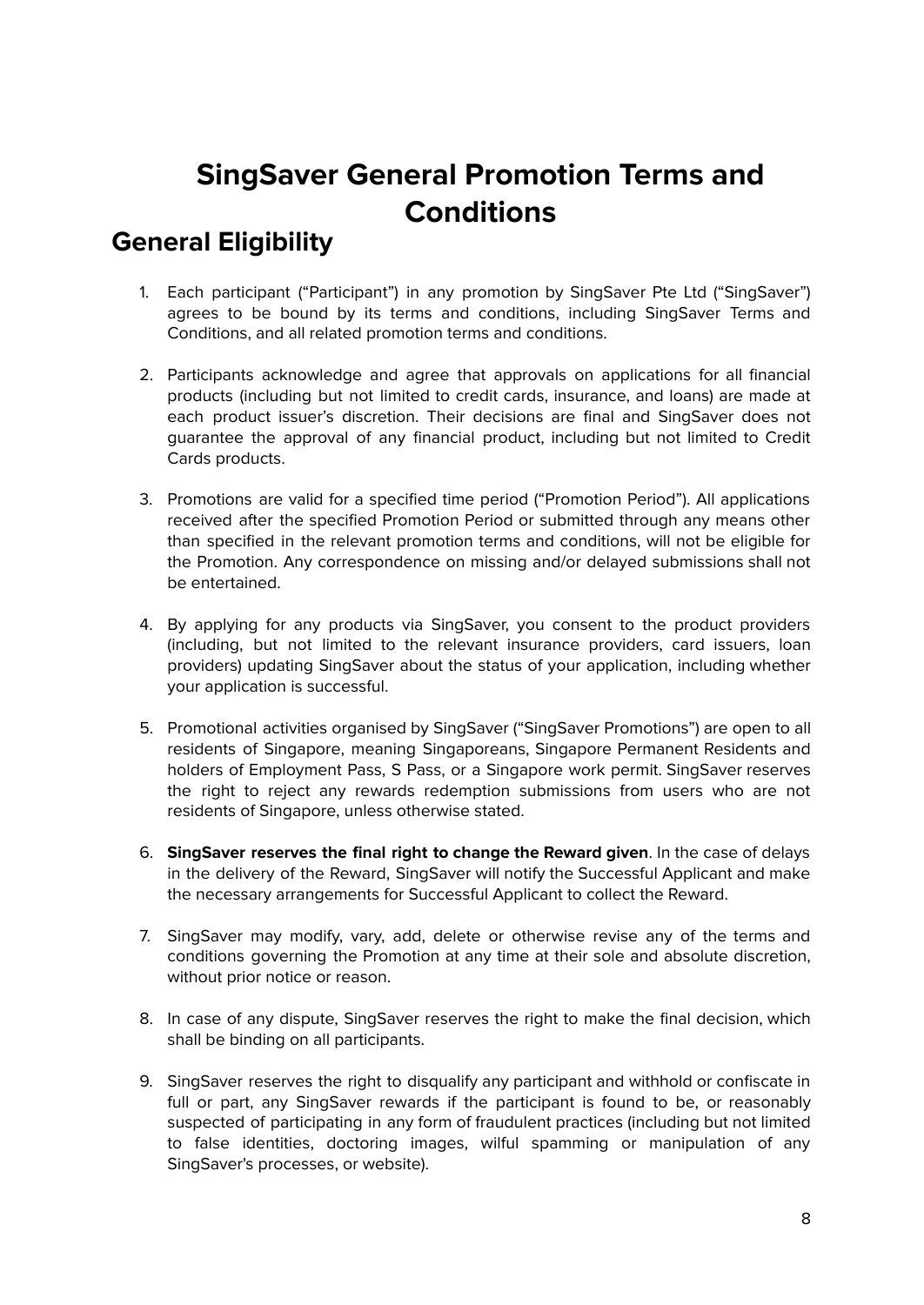Where we suspect a participant is participating in any form of unlawful activity or fraud, we reserve the right to report such activity or suspicions to the police or relevant authorities.

- 10. "Winning Reward" is defined as the reward awarded to a limited number of eligible applications as determined by the terms and conditions of the Promotion and is differentiated from the approval reward from other non-winning eligible applications received.
- 11. Acceptance of any Winning Reward shall constitute consent on the Winner's part to allow the use of the Winner's name, image, voice and/or likeness by SingSaver for editorial, advertising, promotional, marketing and/or other purposes on social media or SingSaver website, without further compensation except where prohibited by law.
- 12. By agreeing to the terms and conditions of this Promotion, you agree to receive communications from SingSaver via email and/or verified mobile number, including but not limited to SMS and calls in accordance with [SingSaver's](https://www.singsaver.com.sg/privacy-policy) Privacy Policy.
- 13. By agreeing to the terms and conditions of this Promotion, you also agree to the Terms and [Conditions](https://www.singsaver.com.sg/terms) of use of SingSaver.

#### <span id="page-8-0"></span>**Rewards Eligibility**

- 14. Eligible Participants who qualify to receive SingSaver rewards will receive an email from SingSaver confirming the reward redemption details within three calendar months from the date of product approval (e.g. card approval), or the date of completion of the Rewards Redemption Form, whichever is later.
- 15. Where eligibility for SingSaver Promotion rewards are conditional on eligible product approval by the financial product issuer:
	- a. Participants acknowledge and agree that approvals on applications for all financial products (including but not limited to credit cards, insurance, and loans) are made at each product issuer's discretion. Their decisions are final; SingSaver does not guarantee the approval of any financial products.
	- b. The approved financial product must have been applied for via SingSaver. SingSaver shall consult with its product issuing partners to verify this, and the final decision on rewards eligibility shall be final.
- 16. Participants of SingSaver Promotions must follow all instructions set out in the Promotion Terms and Conditions, and submit the completed the Rewards Redemption Form containing accurate information, in order for SingSaver to verify their eligibility for rewards. For avoidance of doubt, Rewards Redemption Forms received more than **fourteen (14) days** after the specified Promotion Period, or submitted through any means other than specified above, will not be eligible for the Reward.
- 17. Participants may only submit their information via Rewards Redemption Forms sent directly to the email address provided when they apply for products via SingSaver.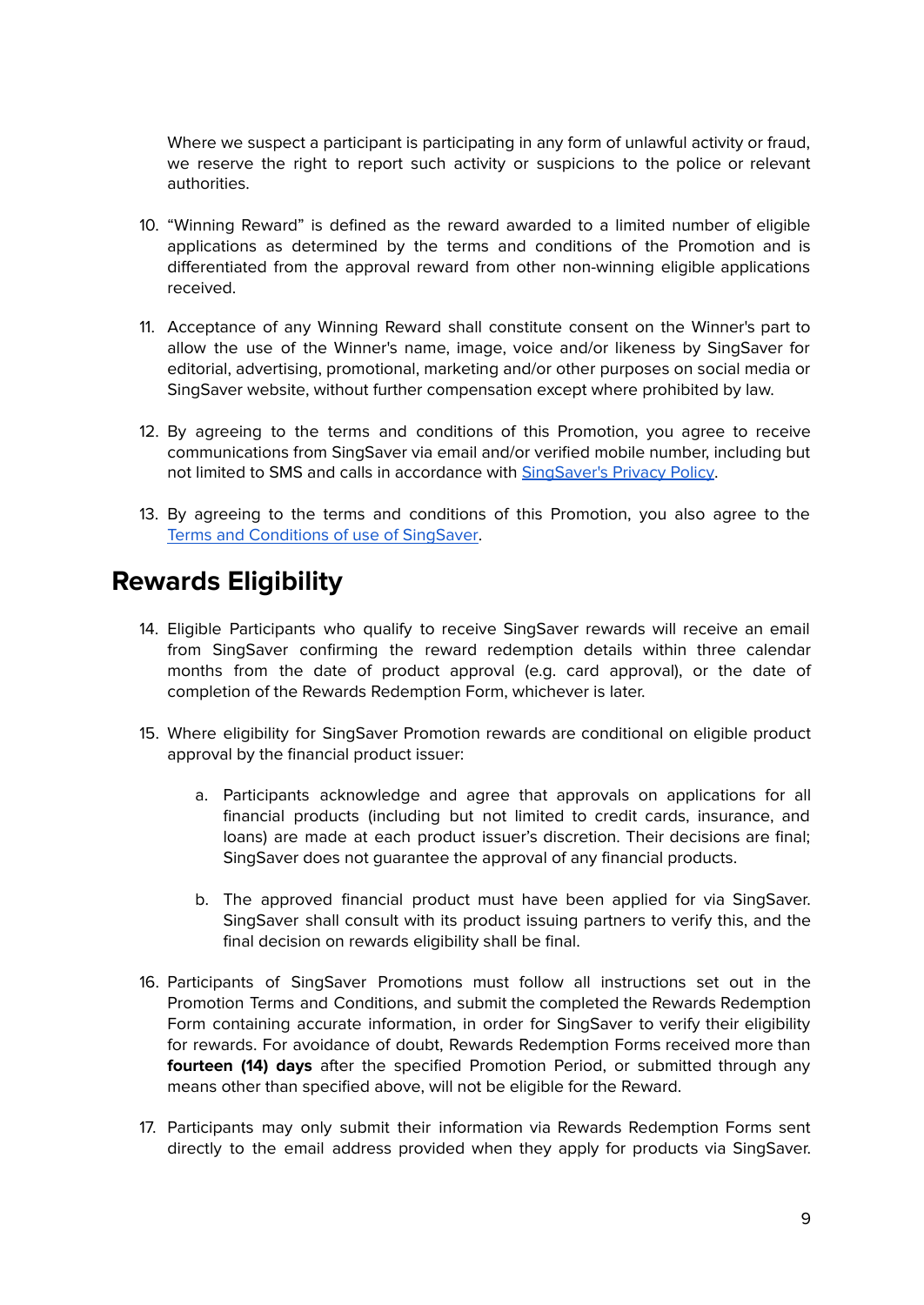The participant experience for this is as follows:

- a. Click to apply for a Citigold Relationship with a Citibank Bank Account on SingSaver
- b. Provide an accurate email address when prompted
- c. Conclude the application process with the product issuer (e.g., the bank)
- d. Complete and submit the Rewards Redemption Form sent to the participant's email.
- e. Receive an email confirmation from SingSaver upon submission of the Rewards Redemption Form. Participants should reach out to SingSaver at [info@singsaver.com.sg](mailto:info@singsaver.com.sg) if they do not receive this immediately.
- 18. Participants are responsible for the submission of accurate information to SingSaver. In this regard:
	- a. Participants who submit incomplete Rewards Redemption Forms will not be eligible for any rewards. Participants who submit Rewards Redemption Forms containing invalid or fraudulent information will also be disqualified from SingSaver rewards.
	- b. SingSaver is not responsible for any information not received due to internet connectivity issues or otherwise.
	- c. Rewards Redemption Forms will not be confirmed as submitted until participants receive an email confirmation. SingSaver may from time to time request participants to provide a copy of this email to verify their applications.
- 19. A successful Applicant who qualifies to receive the Reward according the Terms and Conditions of the Promotion, will receive an email from SingSaver confirming the redemption details for the Reward within 3 months from the date of card activation/ product approval or completion of the SingSaver Rewards Redemption Form, whichever is later.
- 20. SingSaver reserves the right to (at its own discretion) disqualify any participant and withhold or confiscate in full or part any SingSaver rewards if the participant is found to be, or reasonably suspected of participating in any form of fraudulent practices (including but not limited to false identities, doctoring images, wilful spamming or manipulation of any SingSaver's processes, or website).
- 21. Where we suspect a participant is participating in any form of unlawful activity or fraud, we reserve the right to report such activity or suspicions to the police or relevant authorities.
- 22. In accordance with [SingSaver's](https://www.singsaver.com.sg/privacy-policy) Privacy Policy, redemption details and disclosure of any information pertaining to product application will only be communicated via the registered email address.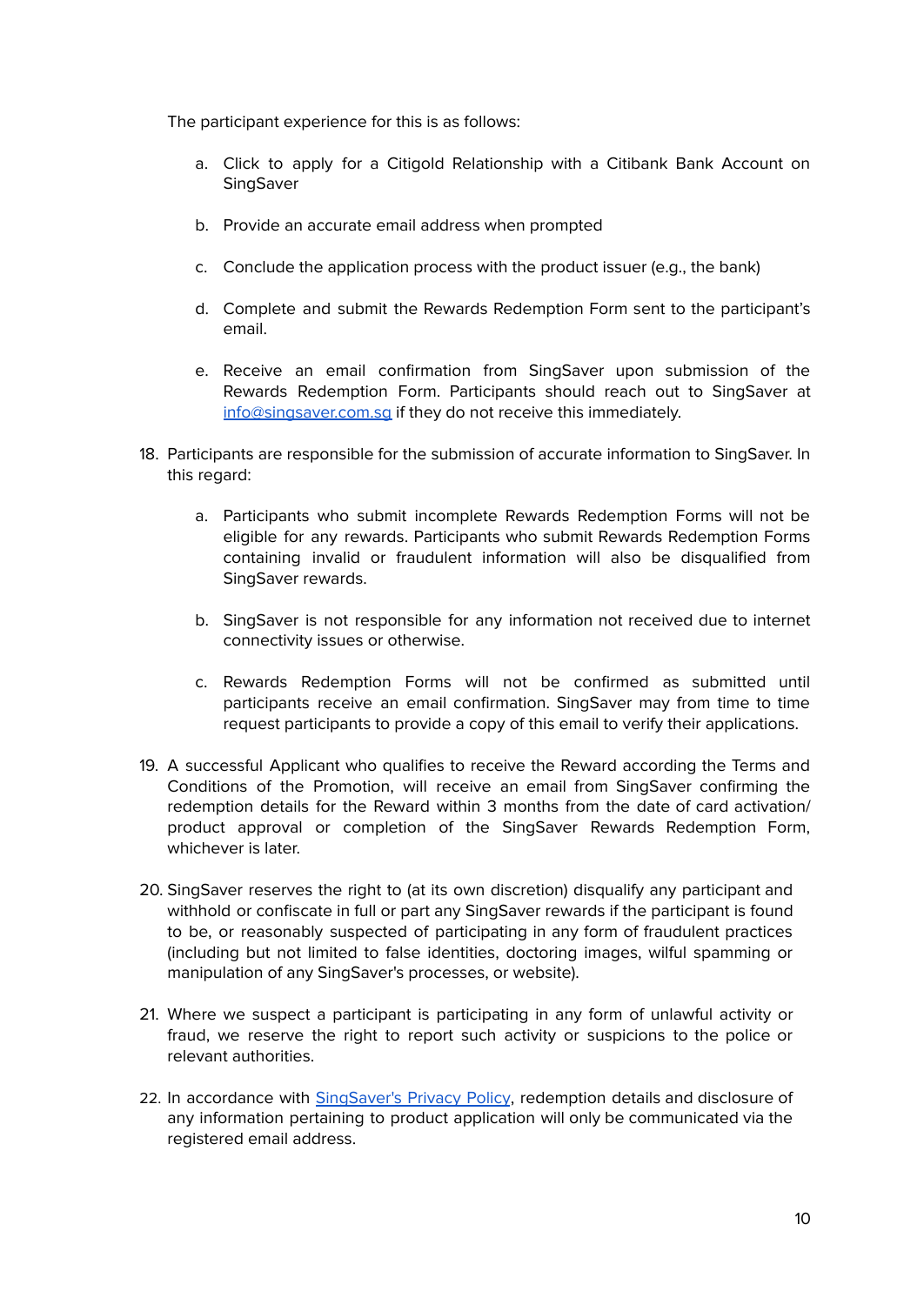#### <span id="page-10-0"></span>**Rewards Usage and Validity**

- 23. In the event that SingSaver is unable to supply any specified promotion reward to the eligible Participant, it shall endeavour to supply alternative products or services of similar quality or price to the Participant. In the event delivery of the Reward is delayed, SingSaver will notify the eligible recipients, and make the necessary arrangements to provide the Reward.
- 24. Where the applicable reward includes vouchers for a third-party merchant (including but not limited to Grab, Takashimaya, NTUC, and more), all vouchers issued are subject to the terms and conditions of the vouchers' merchants. SingSaver shall not in any way be liable for any goods or services or the quality or performance of such goods or services supplied by any participating merchant, site or service provider. SingSaver is not responsible for liable in any way for any claims, damages, losses, expenses, liabilities or costs, whether incurred directly or indirectly from the use of such vouchers. Participants should seek redress from and direct any complaints or comments in respect of such goods and services to the respective participating merchant, provider or agent.
- 25. In respect of Grab promotion codes, Participants acknowledge that:
	- a. Requests for Grab promo codes can only be made upon receipt of rewards redemption emails from SingSaver
	- b. Following acknowledgement of the Successful Applicant's eligibility for Grab promotion codes, SingSaver shall email the Grab promo codes to the Successful Applicant's registered email within fourteen (14) business days, and
	- c. Unless otherwise specified, Grab promotion codes will be issued in denominations at SingSaver's discretion, up to the total value of the gift.
- 26. In respect of rewards issued via PayNow, Participants acknowledge that:
	- a. They are responsible for ensuring that the phone number provided in the Rewards Redemption Form is the correct phone number linked to their registered PayNow account.
	- b. SingSaver will not be able to re-issue or refund rewards already transferred to recipient's provided mobile phone number should the mobile phone number be provided in error.
- 27. Any applicable rewards will have a validity of at least 3 weeks from the date of issue from SingSaver to the user. Requests for exceptions on voucher conditions (including but not limited to extending validity dates, amending conditions, or reissuing vouchers) cannot be entertained; no exceptions are possible.
- 28. Unless otherwise stated, all rewards assigned for respective product approvals are not strictly not exchangeable for cash or other gifts / rewards.
- 29. Physical SingSaver rewards (e.g, cash, physical vouchers, or items) that are not claimed within the stipulated collection period will be forfeited without exception. In addition: